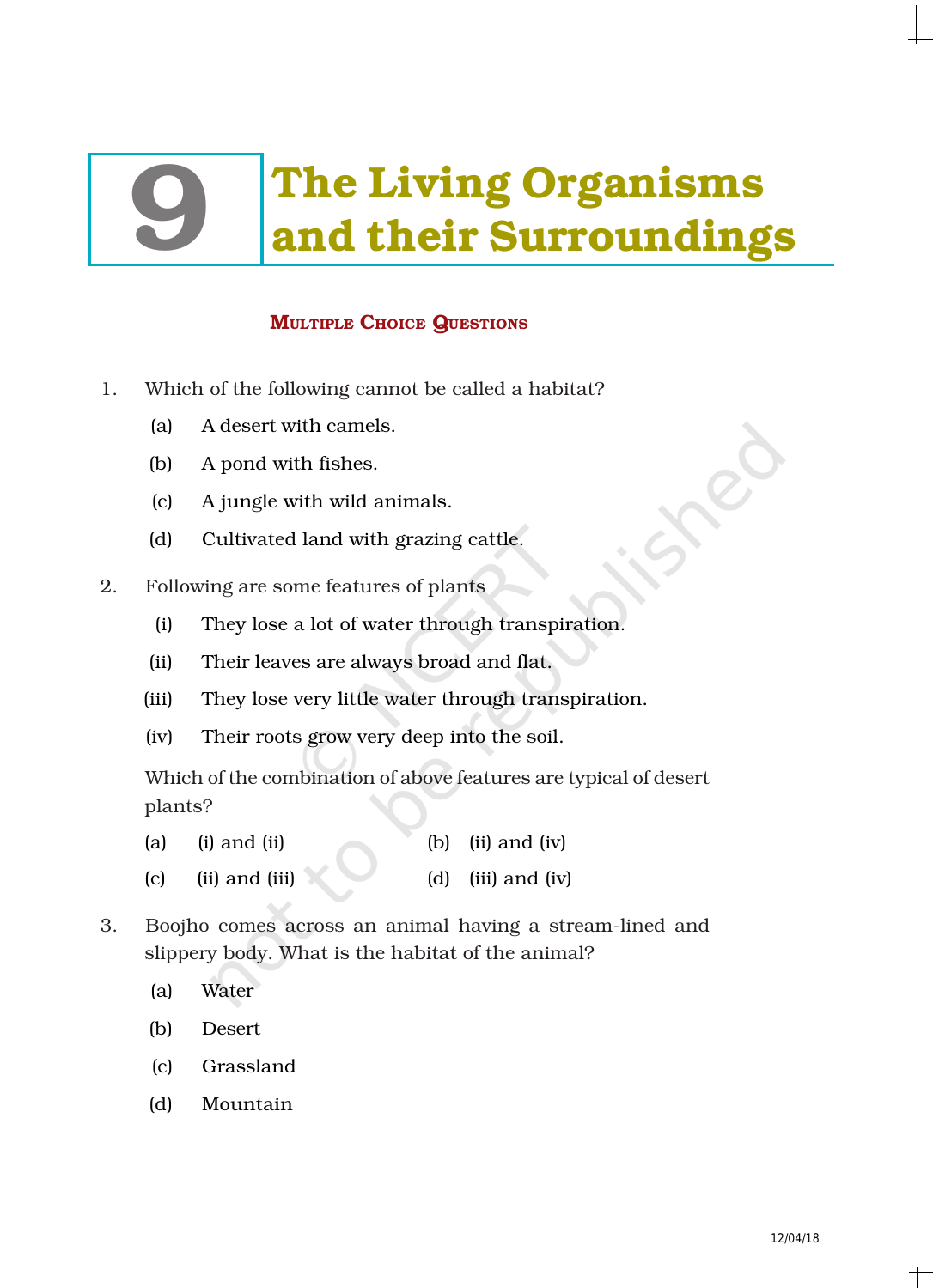- 4. Which of the following are characteristics of living beings ?
	- (i) Respiration
	- (ii) Reproduction
	- (iii) Adaptation
	- (iv) Excretion

Choose the correct answer from the options below:

- (a) (i), (ii) and (iv) only (b) (i) and (ii) only
- (c) (ii) and (iv) only (d) (i), (iii), (iiii) and (iv)
- 5. Earthworms breathe through their
	- (a) skin
	- (b) gills
	- (c) lungs
	- (d) stomata
- 6. Which of the following is not an example of response to stimulus?
	- (a) Watering in mouth when we see delicious food items.
	- (b) Closing of leaves of mimosa plant when touched.
	- (c) Shutting our eyes when an object is suddenly thrown in our direction.
	- (d) A chick hatching out of an egg.
- 7. Which of the following is correct for respiration in plants?
	- (a) Respiration takes place only during day time.
	- (b) Respiration takes place only during night.
	- (c) Respiration takes place both during day and night.
	- (d) Respiration takes place only when plants are not making food.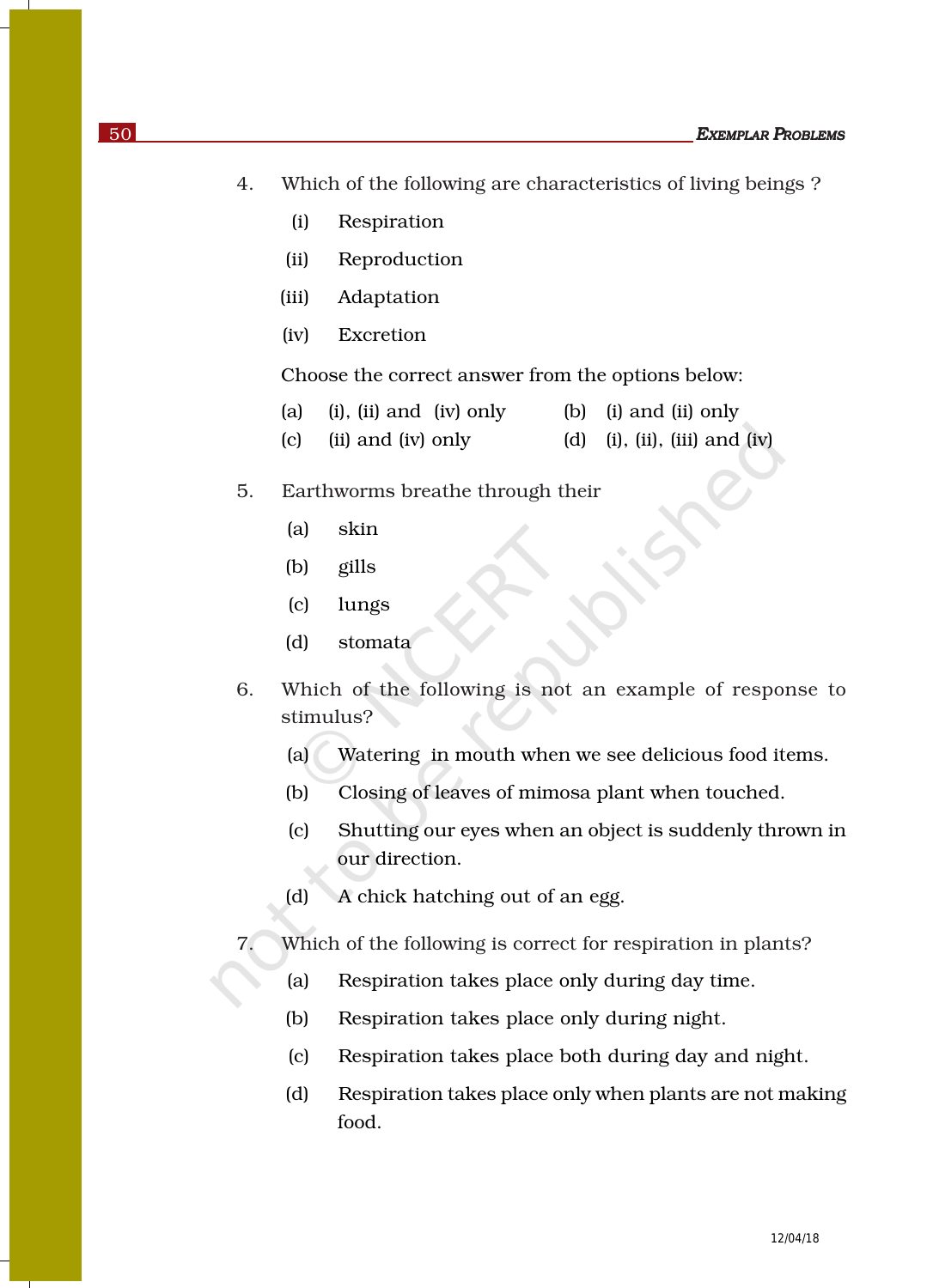- 8. Which of the following is an incorrect statement about excretion?
	- (a) Excretion takes place in plants.
	- (b) Excretion takes place both in plants and animals.
	- (c) Excretion is the process of getting rid of excess water only.
	- (d) Secretion is one method of excretion.
- 9. Choose the set that represents only the biotic components of a habitat.
	- (a) Tiger, Deer, Grass, Soil
	- (b) Rocks, Soil, Plants, Air
	- (c) Sand, Turtle, Crab, Rocks
	- (d) Aquatic plant, Fish, Frog, Insect
- 10. Which one of the following is not associated with reproduction?
	- (a) A new leaf coming out of a tree branch.
	- (b) A dog giving birth to puppy.
	- (c) A seed growing into a plant.
	- (d) Chick hatching from an egg.
- 11. Choose the odd one out from below with respect to reproduction.
	- (a) Eggs of hen
	- (b) Seeds of plants
	- (c) Buds of potato
	- (d) Roots of mango tree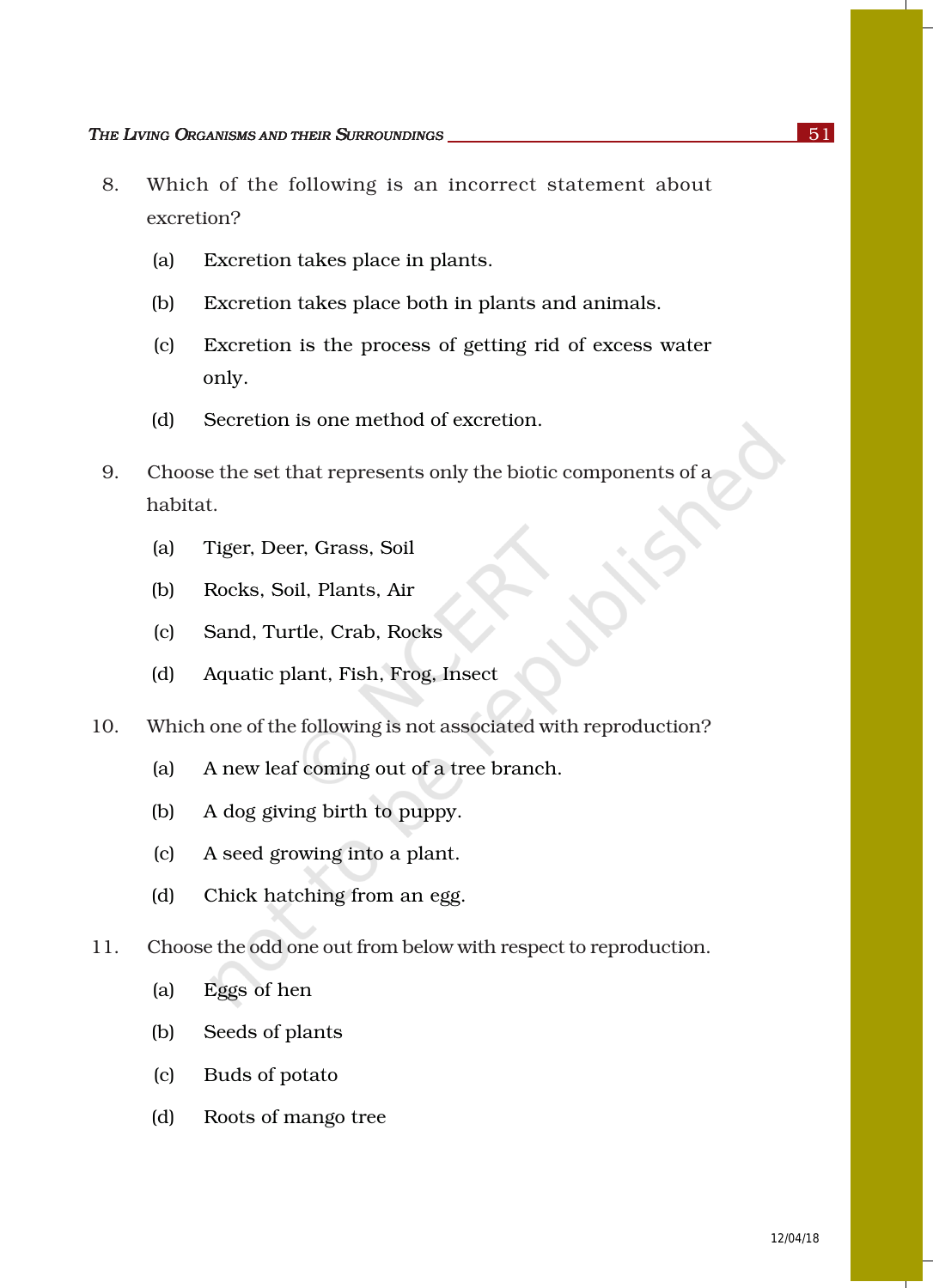- 12. Although organisms die, their kind continue to live on earth. Which characteristic of living organisms makes this possible?
	- (a) Respiration.
	- (b) Reproduction.
	- (c) Excretion.
	- (d) Movement.
- 13. If you happen to go to a desert, what changes do you expect to observe in the urine you excrete? You would
	- (i) excrete small amount of urine.
	- (ii) excrete large amount of urine.
	- (iii) excrete concentrated urine.
	- (iv) excrete very dilute urine.

Which of the above would hold true?

- (a) (i) and (iii)  $\qquad$  (b) (ii) and (iv)
- $(c)$  (i) and (iv)  $(d)$  (i) and (ii)

### VERY SHORT ANSWER QUESTIONS

14. Unscramble the given words below to get the correct word using the clues given against them.

| la) | <b>SATPADAOINT</b> | specific features or certain habits<br>which enable a living being to live in<br>its surroundings |
|-----|--------------------|---------------------------------------------------------------------------------------------------|
| (b) | <b>RETECOXNI</b>   | Waste products are removed by this<br>process                                                     |
| (C) | <b>LUMISIT</b>     | All living things respond to these                                                                |
| (d) |                    | ROUCDPRENTOI Because of this we find organisms<br>of the same kind                                |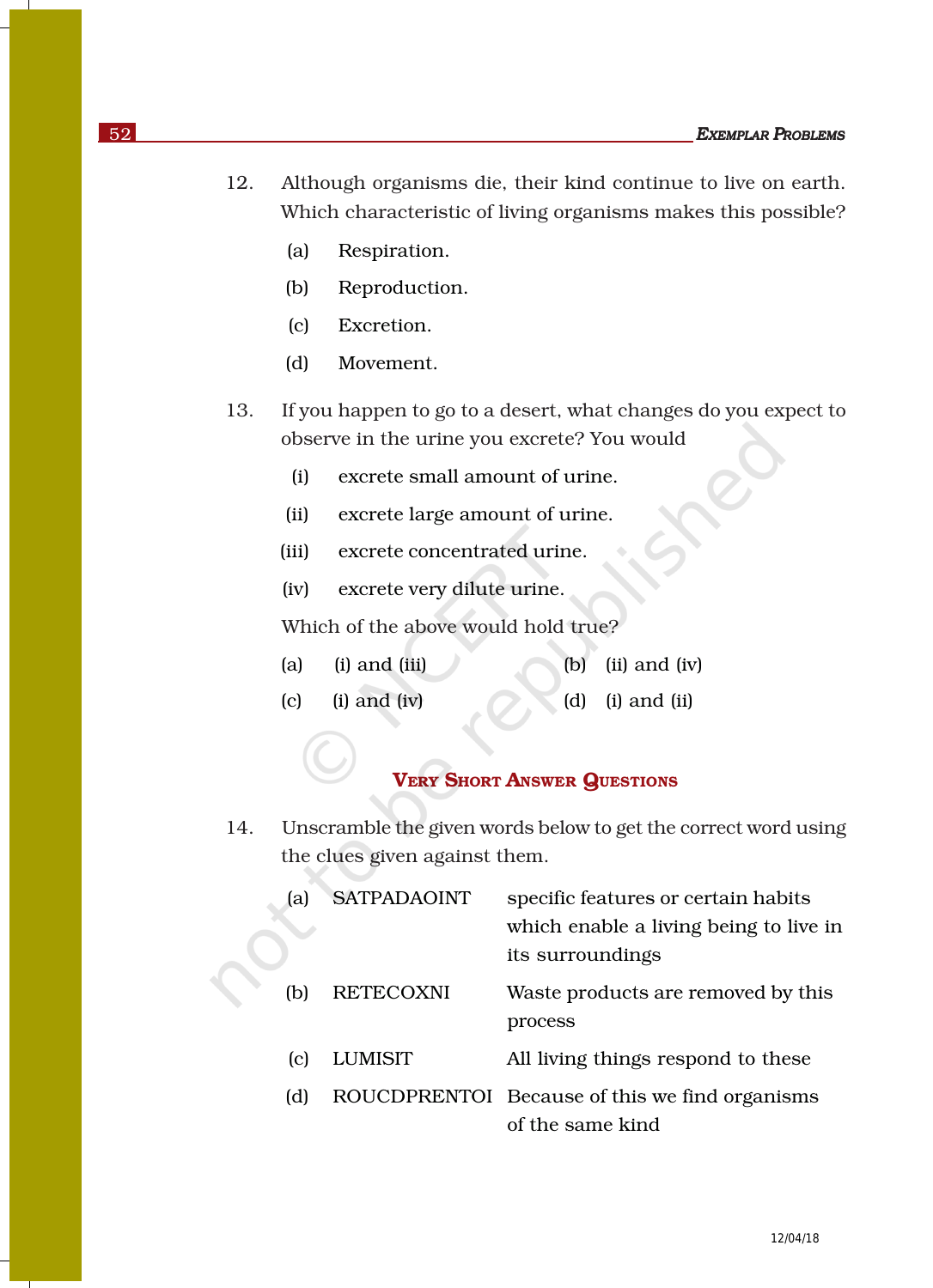15. Using the following words, write the habitat of each animal given in Fig. 9.1 (a to d).



16. Classify the following habitats into terrestrial and aquatic types.

Grassland, Pond, Ocean, Rice field

- 17. Why is reproduction important for organisms?
- 18. Fill in the blanks:
	- (a) Saline water, hot air and sand are ................ components of a habitat.
	- (b) The habitat of plants and animals that live in ................ is called the aquatic habitat.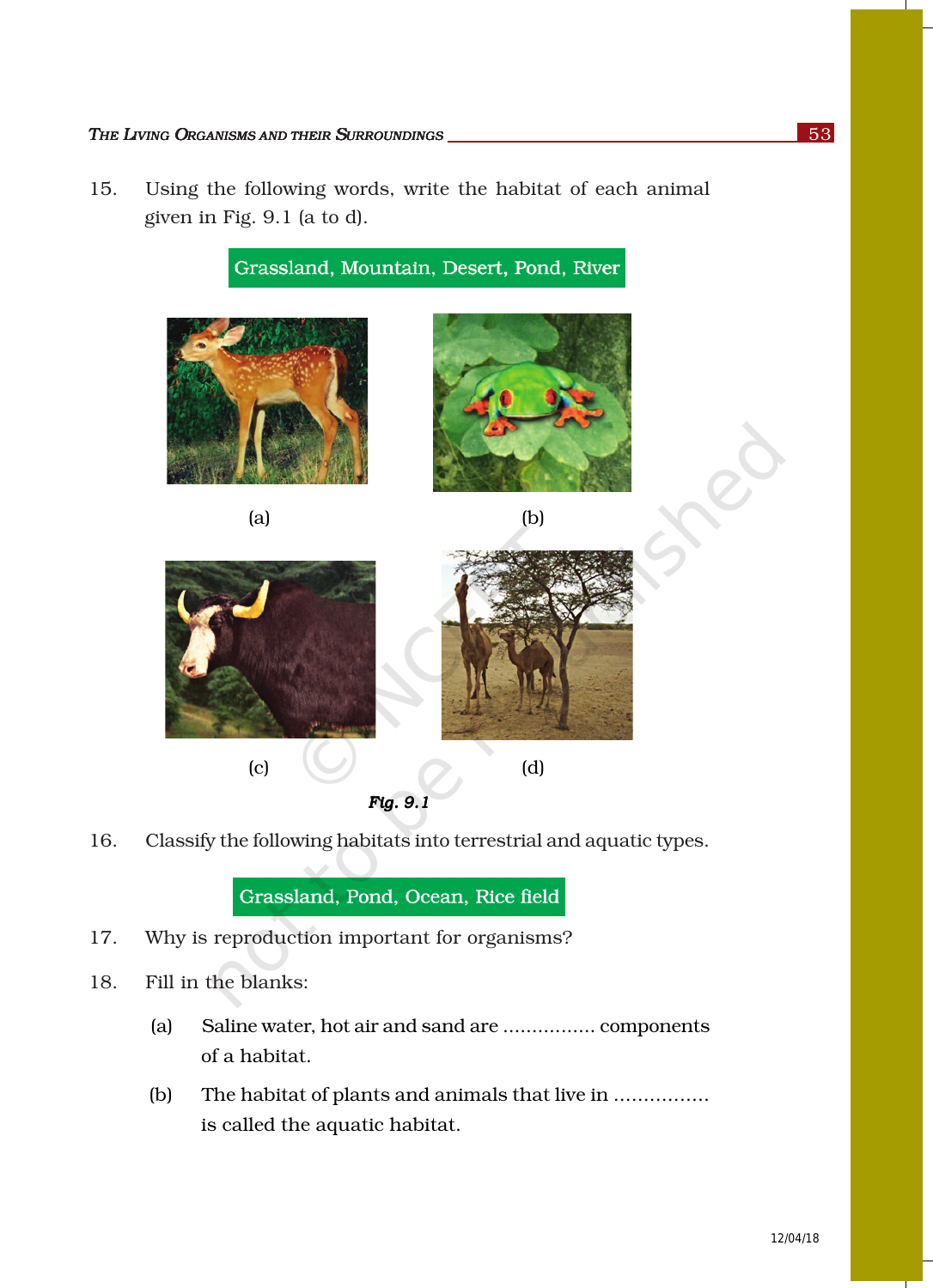- (c) ................ enable a plant or an animal to live in its surroundings.
- (d) Plants and animals that live on land are said to live in ................ habitats.

### **SHORT ANSWER QUESTIONS**

- 19. Paheli has a rose plant in her garden. How can she increase the number of rose plants in the garden?
- 20. Why do desert snakes burrow deep into the sand during the day?
- 21. Write the adaptation in aquatic plants due to which
	- (a) submerged leaves can bend in the flowing water.
	- (b) leaves can float on the surface of water.
- 22. Mention one adaptation present in the following animals:
	- (a) In camels to keep their bodies away from the heat of sand.
	- (b) In frogs to enable them to swim.
	- (c) In dolphins and whales to breathe in air when they swim near the surface of water.
- 23. Some desert plants have very small leaves whereas some others have only spines. How does this benefit the plants?
- 24. What are the specific features present in a deer that helps it to detect the presence of predators like lion?
- 25. Read the features of plants given below:
	- (a) Thick waxy stem
	- (b) Short roots